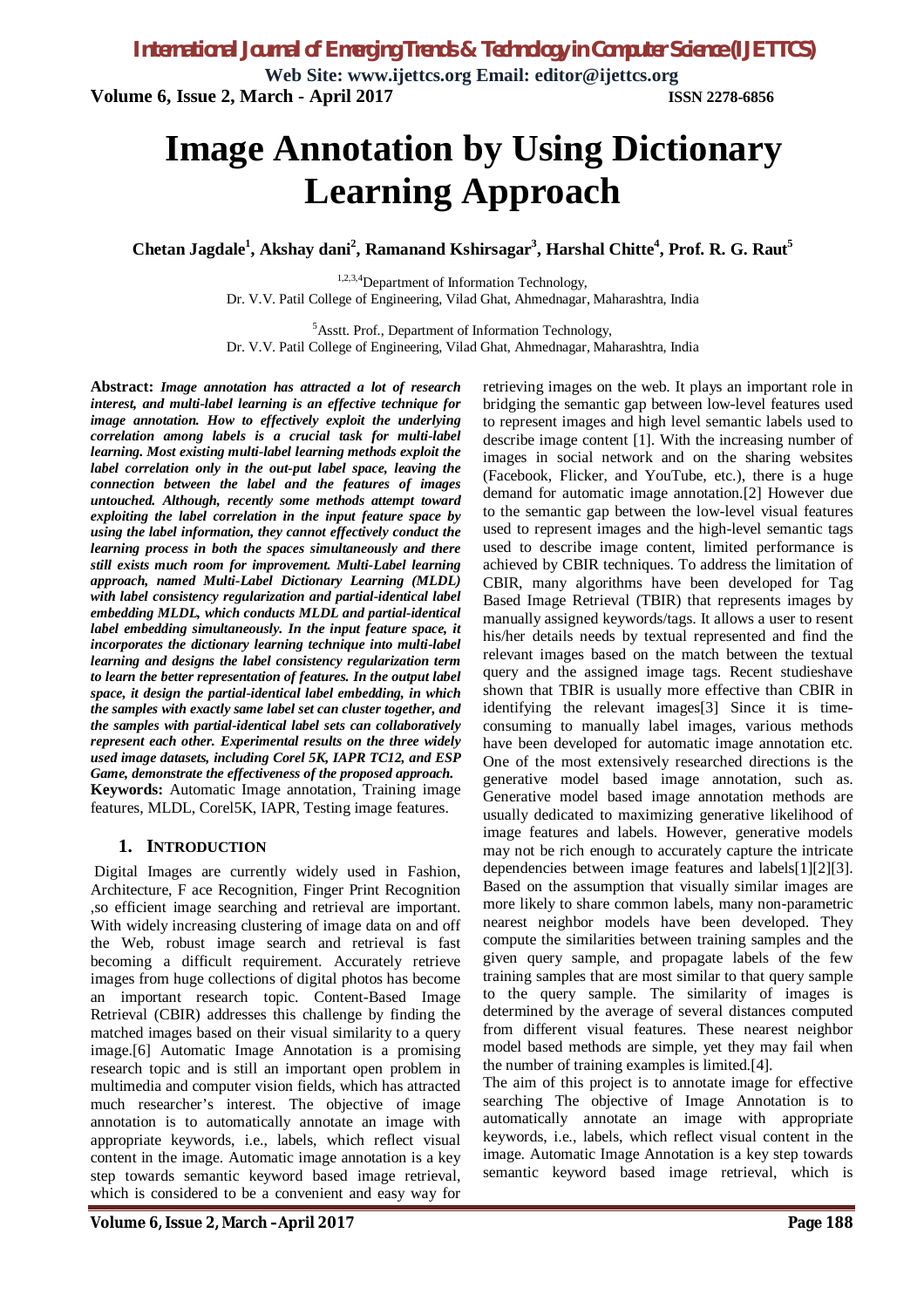## *International Journal of Emerging Trends & Technology in Computer Science (IJETTCS)*

**Web Site: www.ijettcs.org Email: editor@ijettcs.org**

### **Volume 6, Issue 2, March - April 2017 ISSN 2278-6856**

considered to be a convenient and easy way for retrieving images on the web[4][5].

### **OBJECTIVES**

- To illustrate the benefits of using semantic technologies in image annotations.
- To provide guidelines for applying semantic technologies in this area.
- To collect currently used vocabularies for Semantic Web-based image annotation.
- To provide use cases with examples of Semantic Webbased image annotation

### **2. LITERATURE SURVEY**

Literature Survey is the most important step in software development process. Before start developing the software it is necessary to keep in mind the time factor, economy and industrial strength. These things are full-fill, then next step is to determine which os and language can be used for building the tool. When programmers start building the tool it need external support. This support can be obtained from senior programmers, from book or from websites. We have to take consideration before building the system the above into account for developing the proposed system.

Y. Verma and C. V. Jawahar, Conclude that "Image annotation using metric learning in semantic neighborhoods,[2012]". Automatic image annotation aims at predicting a set of textual labels for an image that describe its semantics. These are usually taken from an annotation vocabulary of few hundred labels. Because of the large vocabulary, there is a high variance in the number of images corresponding to different labels (\classimbalance").Additionally ,due to the limitations of manual annotation, a significant number of available images are not annotated with all the relevant labels (\weaklabelling"). These two issues badly a ect the performance of most of the existing image annotation models. In this work, we propose 2PKNN, a two-step variant of the classical K-nearest neighbour algorithm, that addresses these two issues in the image annotation task The rest step of 2PKNN uses \image-to-label" similarities, while the second step uses \image-to-image" similarities; thus combining the benefits of both. Since the performance of nearest neighbour based methods greatly depends onhow features are compared, we also propose a metric learning frame-work over 2PKNN that learns weights for multiple features as well as distances together. This is done in a large margin set-up by generalizing a well-known (singlelabel) classification metric learning algorithm for multilabel prediction. For scalability, we implement it by alternating between stochastic sub-gradient descent and projection steps. Extensive experiments demonstrate that, though conceptually simple, 2PKNN alone performs comparable to the current state-of-the-art on three challenging image annotation datasets, and shows significant improvements after metric learning[4][5][6]. T. S. Huang, Conclude that "Multi-label image categorization with sparse factor representation,[2014]". J. R. Wen, Conclude that "Semantic sparse recoding of

Most existing multi-label learning methods exploit the label correlation only in the output label space, leaving the connection between the label and the features of images untouched. Although, recently some methods attempt toward exploiting the label correlation in the input feature space by using the label information, they cannot effectively conduct the learning process in both the spaces simultaneously, and there still exists much room for improvement. In this paper, we propose a novel multi-label learning approach, named multi-label dictionary learning (MLDL) with label consistency regularization and partialidentical label embedding MLDL, which conducts MLDL and partial-identical label embedding simultaneously. In the input feature space, we incorporate the dictionary learning technique into multi-label learning and design the label consistency regularization term to learn the better representation of features. In the output label space, we design the partial-identical label embedding, in which the samples with exactly same label set can cluster together, and the samples with partial-identical label sets can collaboratively represent each other. Experimental results on the three widely used image datasets, including Corel 5K, IAPR TC12, and ESP Game, demonstrate the effectiveness of the proposed approach.

Due to more number of images being generated in digital form. It is important to deal with a problem of extracting content base images and then retrieve these images effectively. Humans tend to interpret images using concepts they are able to find keywords, abstract objects or events presented in the image. However, for a computer the image features matrix of pixels, which can be summarized by low-level color, shapes features. There is miss correlation between the high-level concepts that a user requires and the low-level features that image retrieval offer the semantic gap[7][8].

Xiao-Yuan Jing, Fei Wu, Zhiqiang Li, Ruimin Hu and David Zhang,Propose that it can conduct multi-label dictionary learning in input feature space and partialidentical label embedding in output label space, simultaneously. In the input feature space, MLDL incorporates the label consistency regularization term into multi-label dictionary learning to learn discriminative representation of features. In the output label space, MLDL learns the partial-identical label embedding, where samples with the exactly same label set can cluster together and samples with partial-identical label sets can collaboratively represent each other, to fully utilize the relationship between labels and visual feature[6]. The earlier image retrieval systems were based on text. Images were represented by using text. The label for the image was created by human. Manually entering label for images in a huge database can be inefficient, expensive and may not capture every label that represented the image search. Therefore, content based image retrieval, based on the image content came into existence[9].

### **PROBLEM STATEMENT**

Now a day's images are widely used in architecture, fashion, bio-metric scan etc. Hence, useful image searching and retrieval are important. With rapidly increasing

visual content for image applications,[2015]".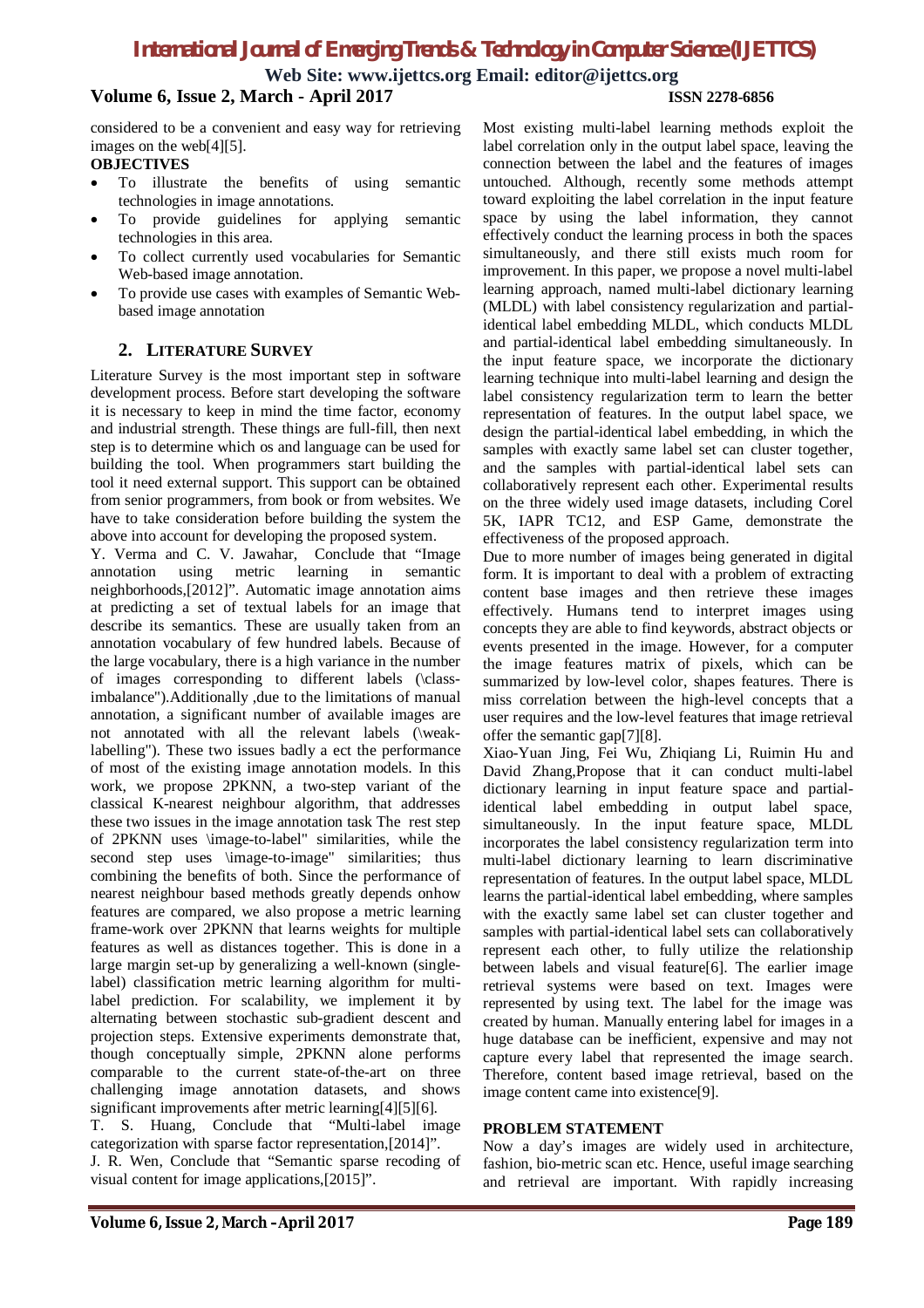# *International Journal of Emerging Trends & Technology in Computer Science (IJETTCS)*

**Web Site: www.ijettcs.org Email: editor@ijettcs.org Volume 6, Issue 2, March - April 2017 ISSN 2278-6856**

collections of image data on and off the Web, robust image search and retrieval's fast becoming a critical requirement. The objective of image annotation is to automatically annotate an image with appropriate keywords, i.e., labels, which reflect visual content in the image. Automatic image annotation is a key step towards semantic label based image searching, which is treated to be a convenient and easy way for retrieving images on the web[10].

### **3. SYSTEM ARCHITECTURE**



**Fig. 1.** Architecture

The system architecture is divided into two stages : Training stage and Testing stage.

1]Training Stage: In the training stage the first we have to

train our image by adding labels manually to it.After Adding manually label to that particular image the feature extraction is done on the basis of Color extraction by RGB-HSV model and the texture and edges of the images extracted by canny-edge detector algorithm. After extracting the features of the images all the features stored in the database by properly indexing to them[10].

2]Testing Stage: In the testing stage the user has to give input image and then the extraction is done on the basis of color extraction and shape and texture features. After extracting the features all extracted features are converted in the binary coded matrix and the features are also compared with the existing database features. And it retrieve the most highly matched features of both extracted features and existing features and add automatically labels to the particular given input image[11].

### **4. RESULTS**

Following screen shots shows the implementation results of the proposed method.



**Fig. 2.** Main Menu

|              | Multi-Label Dictionary Learning - Training Stage |
|--------------|--------------------------------------------------|
|              |                                                  |
|              | Train Image   Feature Extraction   Image Labels  |
|              |                                                  |
| Select Image | Browse                                           |
|              | Image Label                                      |
|              |                                                  |
|              |                                                  |
|              |                                                  |
|              | Add                                              |

**Fig. 3.** Training Stage

|                          | $-2-$<br>Cpen                                                      |
|--------------------------|--------------------------------------------------------------------|
| Train Image<br>Feature 1 | $\bullet$ 3 $\circ$ 3 $\circ$<br>MLDL Image Annotation<br>Look In: |
|                          | build<br>imagedb                                                   |
|                          | nbproject<br>$\Box$ src                                            |
| Select Image             | test                                                               |
|                          |                                                                    |
|                          |                                                                    |
|                          | File Name:                                                         |
|                          | Files of Type:<br>Train Image<br>٠                                 |
|                          | Cancel<br>Open                                                     |

**Fig. 4.** Browse File

| Test Image | Features                                                        |                                                      |
|------------|-----------------------------------------------------------------|------------------------------------------------------|
|            | Select Image 490609862610MLDL Image Annotation/imagedb/hon4.jpg | Browse<br>Extract Features Color, Texture<br>Extract |

**Fig.5.** Chosen Files

### **5. CONCLUSION**

 Image Annotation Approach named MLDL. It can conduct Multi-Label Dictionary Learning in input feature space and partial-identical label embedding in output label space, simultaneously. In the input feature space, MLDL incorporates the label consistency regularization term into multi-label dictionary learning to learn discriminative

**Volume 6, Issue 2, March –April 2017 Page 190**